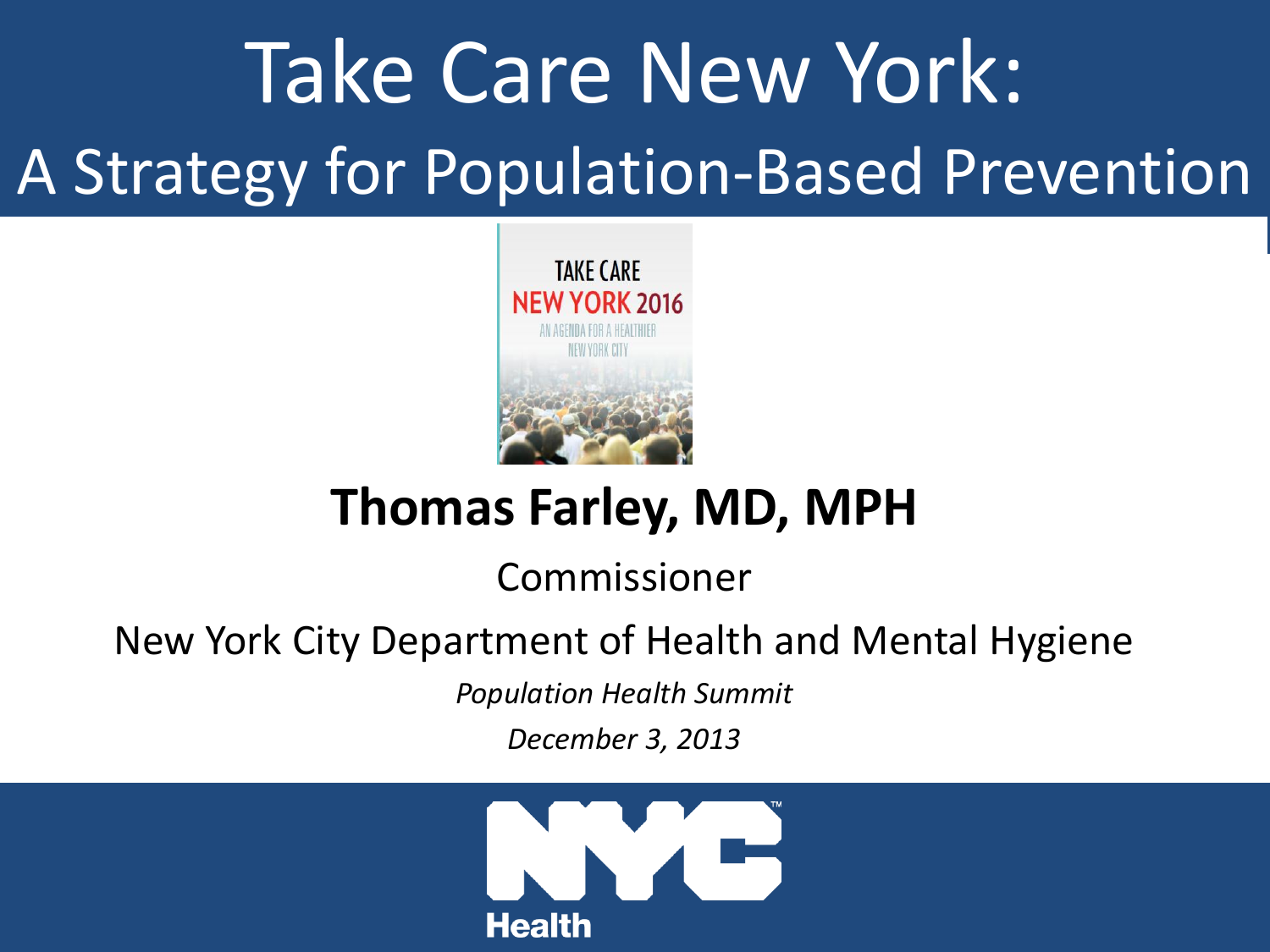# Leading Causes of Death New York City, 2011



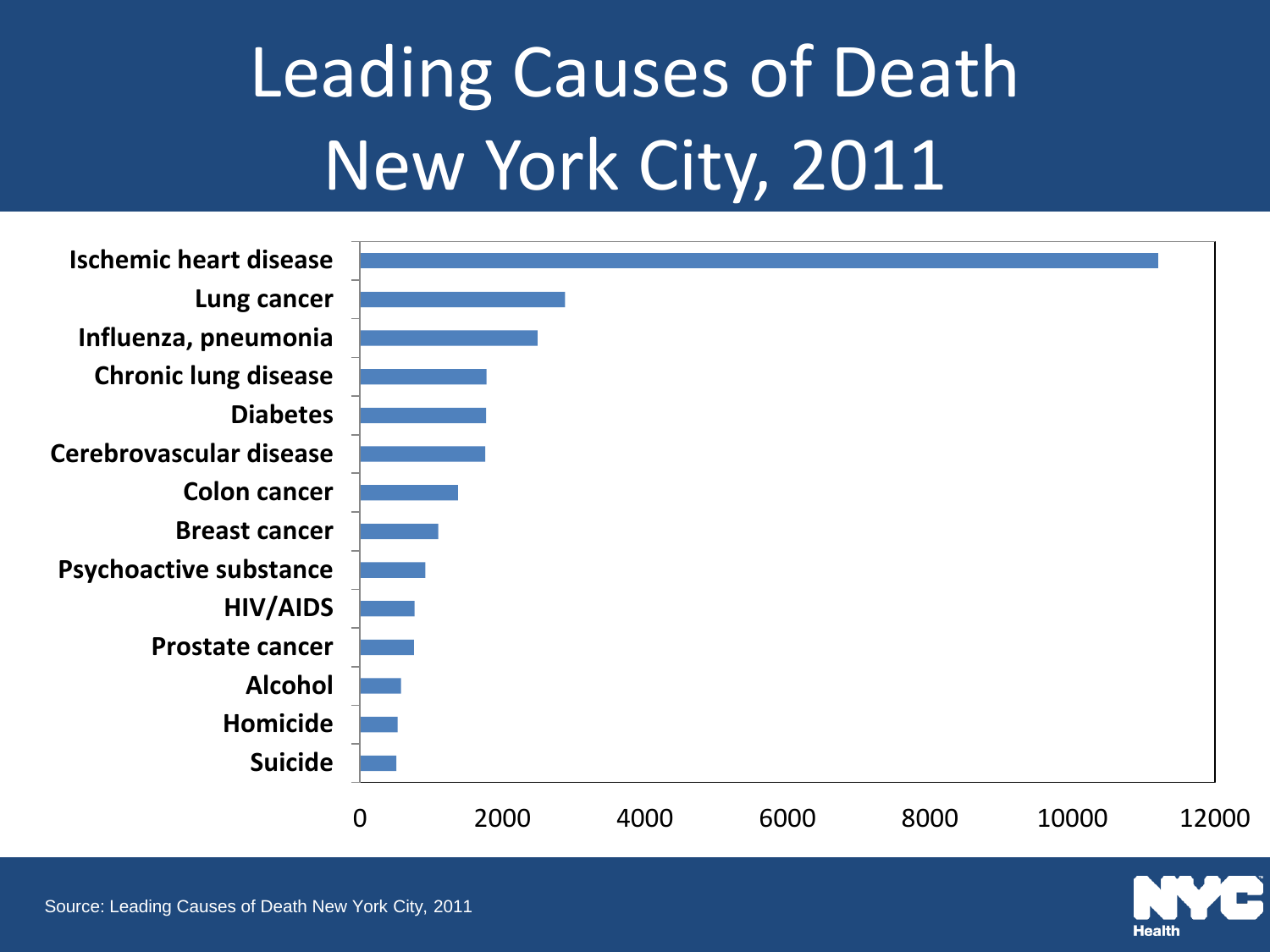Disability-Adjusted Life Years Lost Due to Different Risk Factors US adults, 2010



Institute for Health Metrics and Evaluation, University of Washington, 2013:

http://viz.healthmetricsandevaluation.org/gbd-compare/

Dietary Risks include: low fruit, low nuts and seeds, high sodium, high processed meat, low vegetables, high trans fat, low omena-3, low whole grains, low fiber, high sweetened beverages, low PUFA, low calcium, low milk, high red meat. Occupational risks include: occupational low back pain, occupational injury, occupational particulates, occupational carcinogens, occupational asthmagens, occupational noise.

**Health**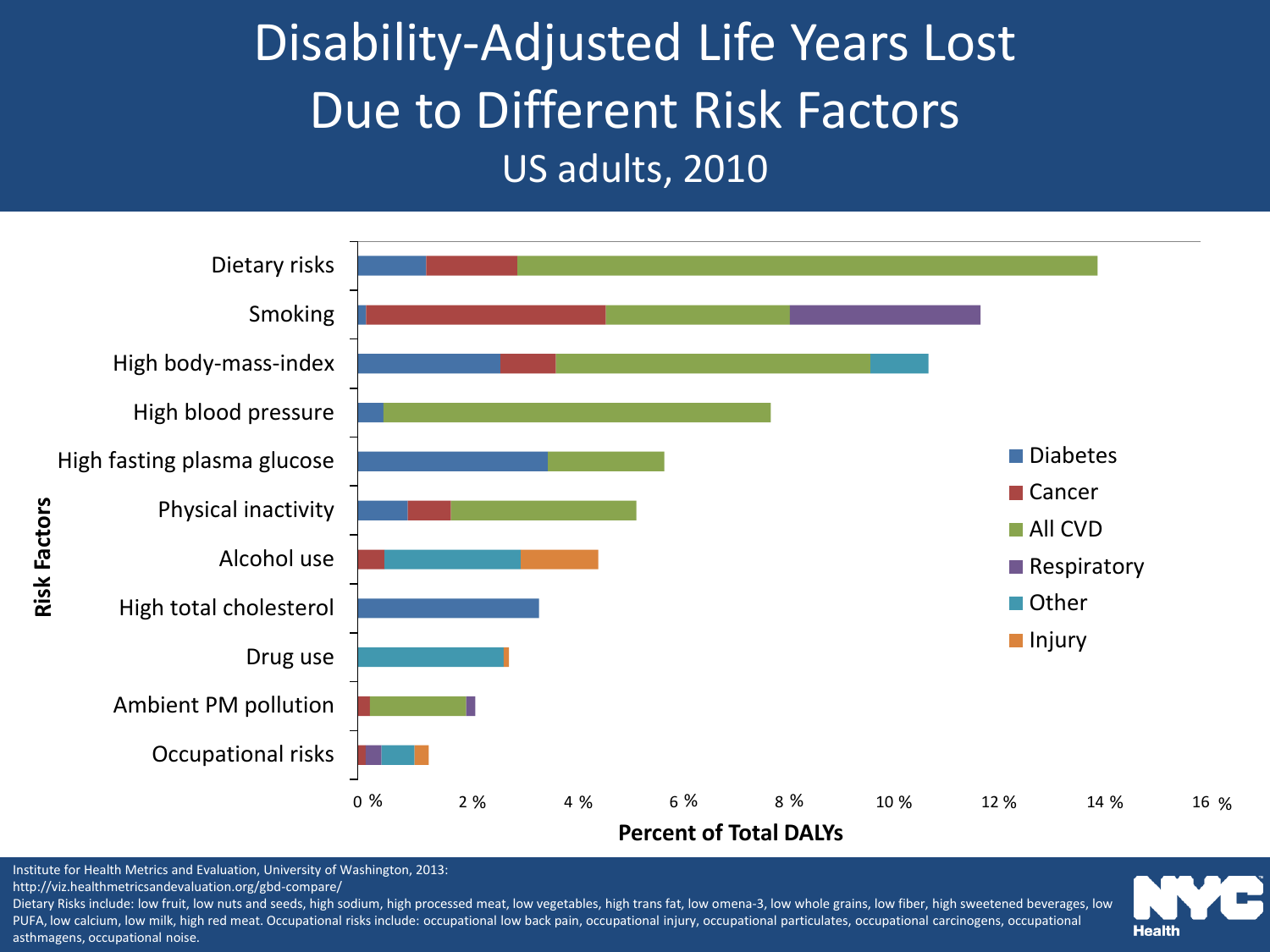# Cost Effectiveness of Prevention vs. Treatment



#### **Cost-Effectiveness Ratio (\$ per QALY)**

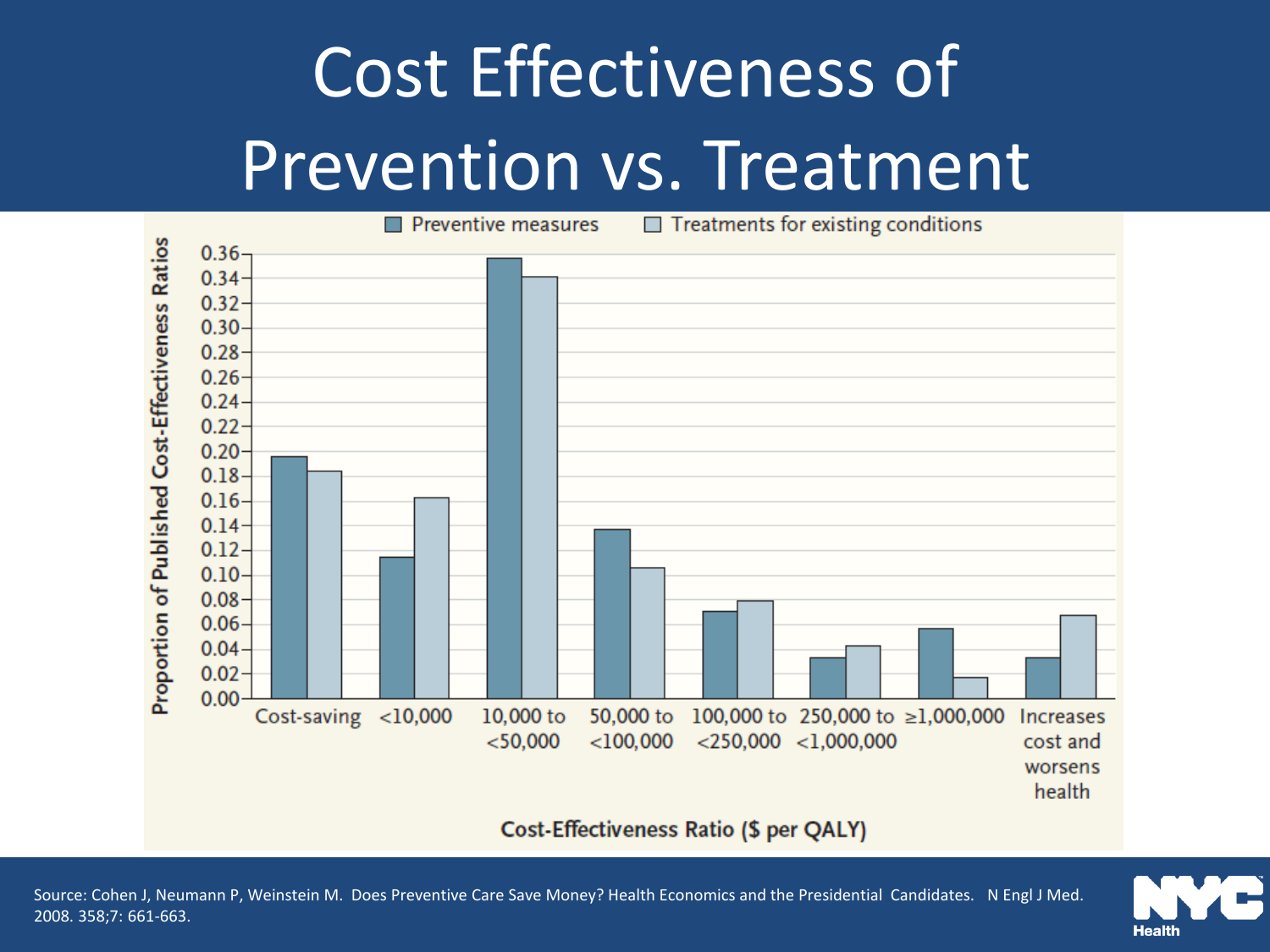# Cost Effectiveness of Environmental Approaches to Prevention



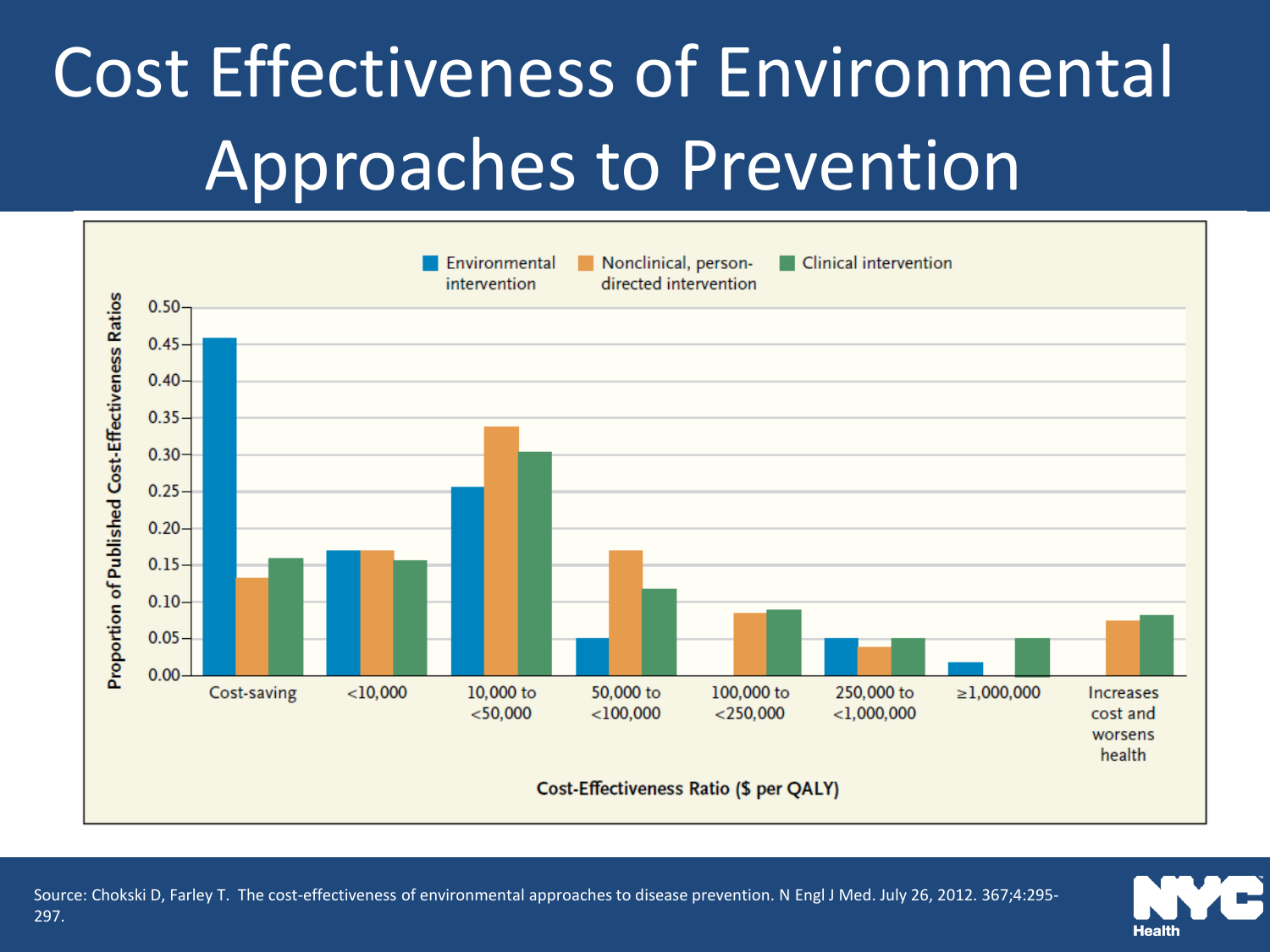## Take Care New York: A History

#### Started in 2004

- $\geq 10$  Priority areas, 16 indicators
- **□** Take Care New York 2012 launched in 2009

#### $\Box$  Progress through 2012:

- $\triangleright$  Improvement in 32/42 indicators (76%)
- $\triangleright$  Goals met or exceeded in 17/42 indicators (40%)

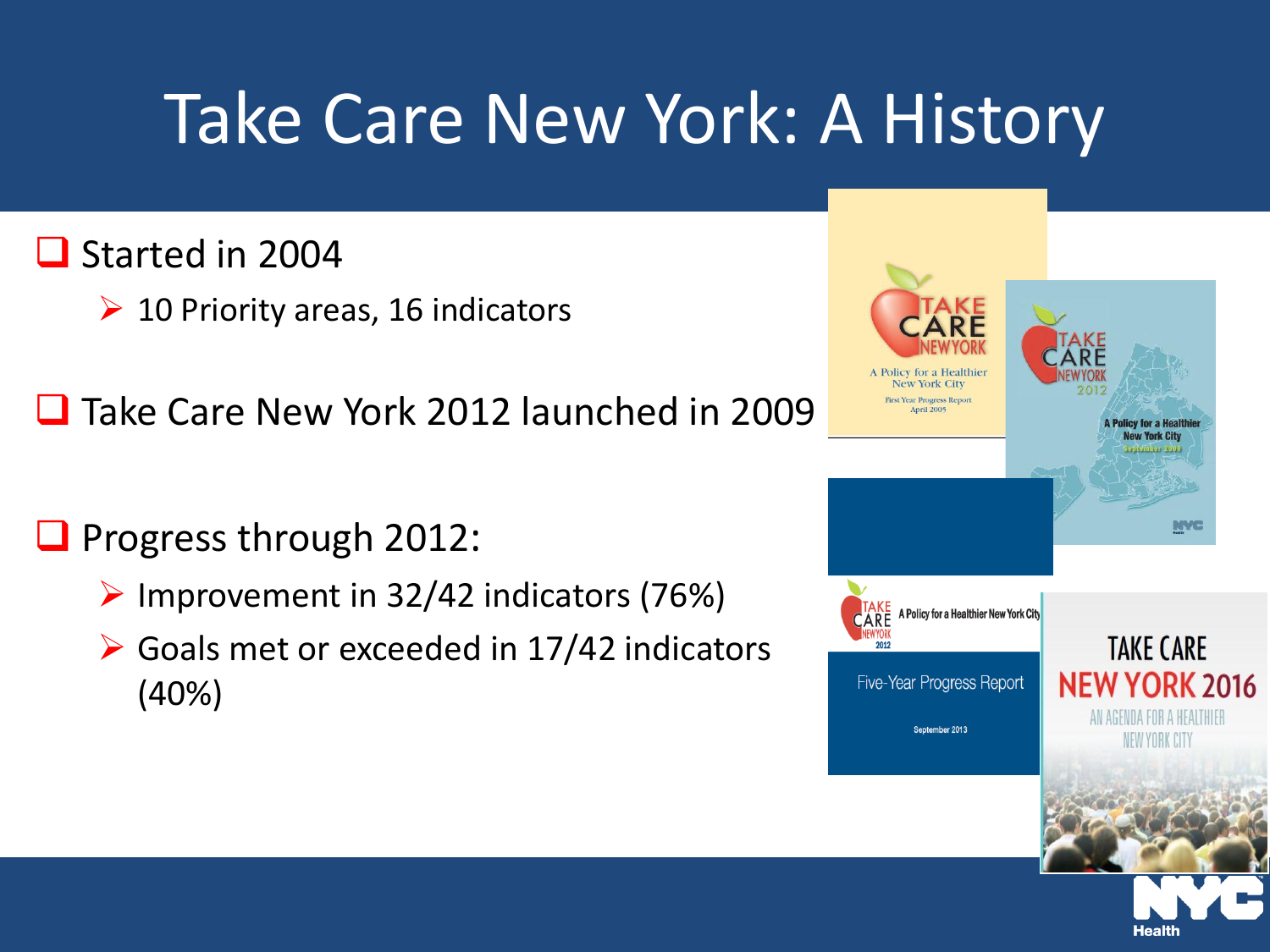### Take Care New York 2012 Highlights

- $\Box$  >3,100 health care providers adopted prevention-oriented EHRs
- Smoking rates decreased 8% since 2007 and 28% since 2002
- 21% decline in number drinking sugary drinks daily
- **P** Premature deaths from CVD for black NYers fell by 19% since 2007, reducing disparity
- **□** 35% decrease in new HIV diagnoses from 2011 to 2012
- $\Box$  Teen pregnancy rates fell 30% in last decade
- **Air quality improvements**

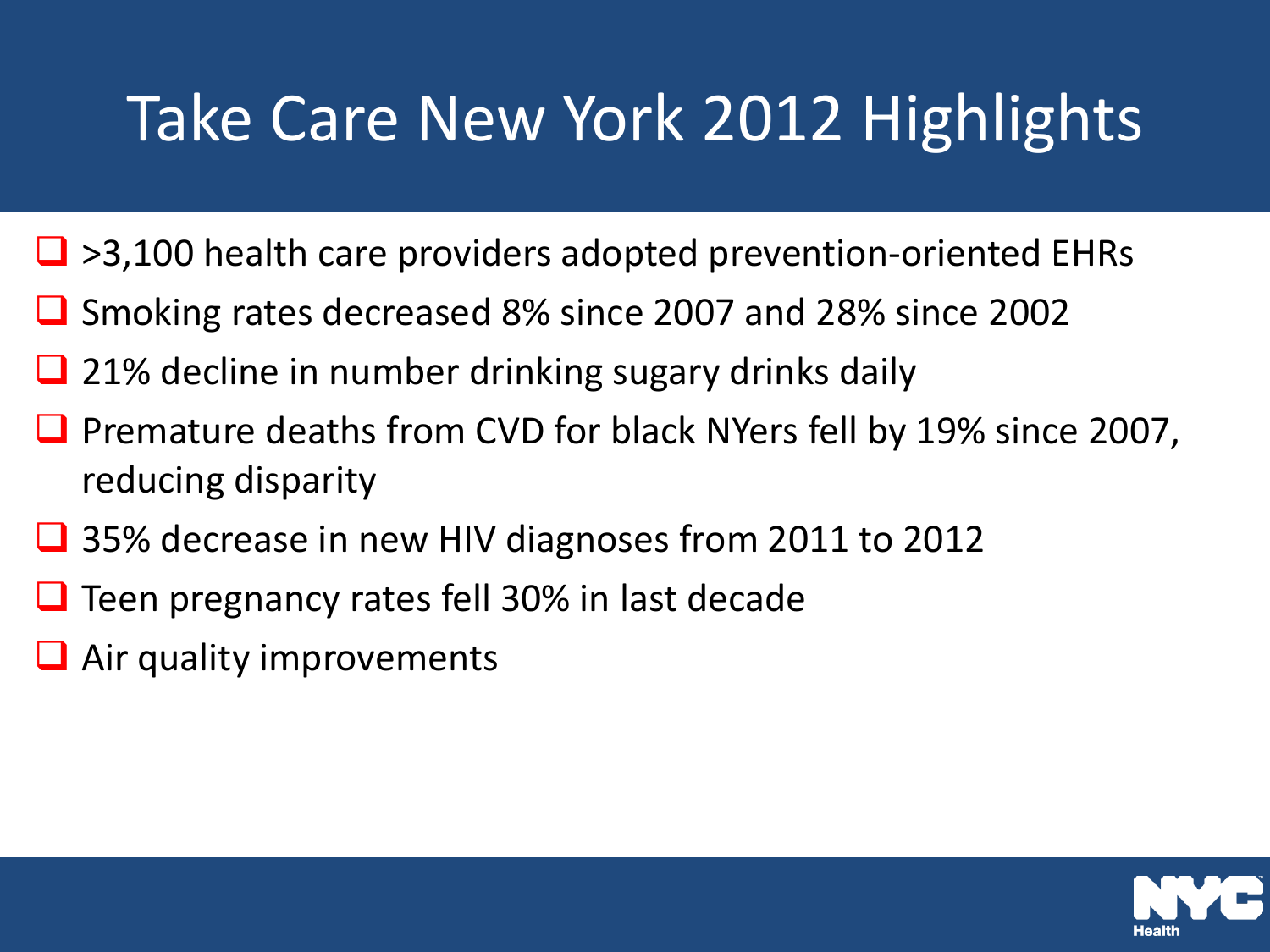| <b>TCNY PRIORITY</b> |                               | <b>CORE INDICATOR</b>                                        | <b>BASELINE *</b>          | 2016 TARGET                        |
|----------------------|-------------------------------|--------------------------------------------------------------|----------------------------|------------------------------------|
|                      | <b>Tobacco-Free</b><br>Living | <b>Adults who</b><br>currently smoke                         | 15.5%                      | 12.4%<br>(20% decrease)            |
| $\overline{2}$       | <b>Healthy Eating</b><br>Ш    | Adult sugar-sweetened<br>beverage consumption                | 28.2%                      | 21.1%<br>(25% decrease)            |
| 3                    | <b>Active Living</b>          | Adults who are not<br>physically active                      | 22.2%                      | 21.1%<br>(5% decrease)             |
| 4                    | <b>Heart Health</b>           | <b>Premature deaths</b><br>from cardiovascular<br>disease    | 44.2 per 100,000<br>(2011) | 39.8 per 100,000<br>(10% decrease) |
| 5                    | <b>HIV Prevention</b>         | <b>Viral suppression</b><br>among all HIV infected<br>adults | 72%<br>(2011)              | 85%<br>(18% increase)              |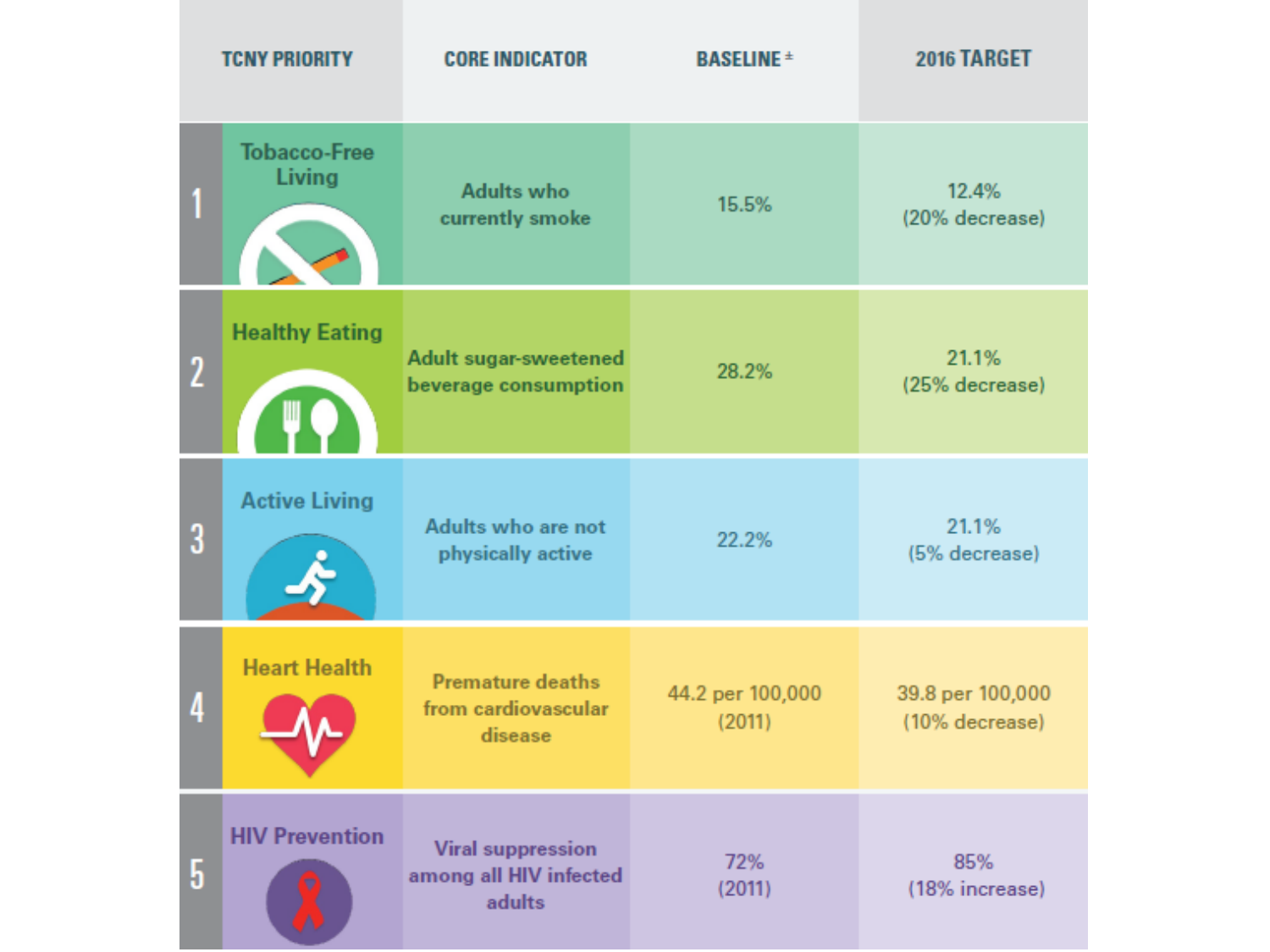| <b>TCNY PRIORITY</b> |                                                                                            | <b>CORE INDICATOR</b>                                                                    | <b>BASELINE ±</b>           | 2016 TARGET                         |
|----------------------|--------------------------------------------------------------------------------------------|------------------------------------------------------------------------------------------|-----------------------------|-------------------------------------|
| 6                    | <b>Mental Health</b><br><b>Promotion</b>                                                   | <b>Outpatient visits</b><br>for mental health<br>within 30 days of<br>hospital discharge | 44.1%                       | 48.5%<br>(10% increase)             |
| 7                    | <b>Alcohol and</b><br><b>Substance</b><br><b>Abuse</b><br><b>Reduction</b><br>$\mathbf{v}$ | <b>Unintentional</b><br>and accidental<br>overdose deaths                                | 9.7 per 100,000<br>(2011)   | 8.5 per 100,000<br>(12% decrease)   |
| 8                    | Cancer<br><b>Prevention</b>                                                                | <b>Colon</b> cancer<br>screening                                                         | 68.5%                       | 75.0%<br>(10% increase)             |
| 9                    | <b>Healthy Indoor</b><br>and Outdoor Air                                                   | Levels of fine<br>particulates in<br>outdoor air                                         | 12.1 $\mu$ g/m <sup>3</sup> | $10.3 \mu g/m3$<br>(15% decrease)   |
| 10                   | <b>Quality</b><br><b>Preventive Care</b>                                                   | <b>Ambulatory</b><br>care-sensitive<br>hospitalizations                                  | 1,687 per 100,000<br>(2011) | 1,603 per 100,000<br>(10% decrease) |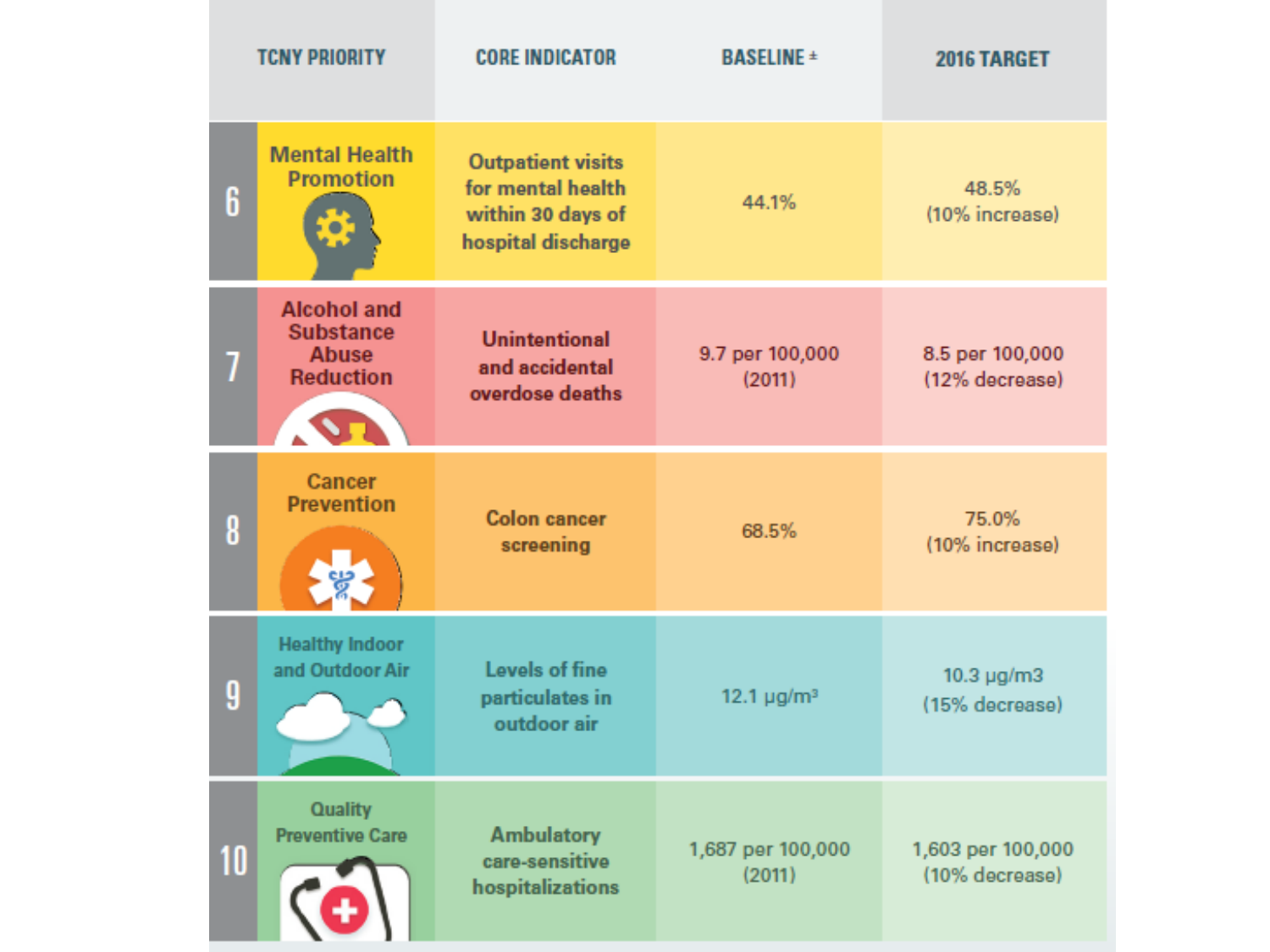### Take Care New York Partners

- Engagement among 600+ partners across the city
	- $\triangleright$  City agencies, community and faith-based organizations, providers, insurers, businesses
- **Q** Partners asked to commit to >1 Interventions for Partners
- $\Box$  Partners completing multiple IFPs will be recognized and awarded by NYC Health Department

### Community-Based Organization Faith-Based Organization Health insurance Plan - Hospital • NYC Agency Other Healthcare Provider **Senior Center DPHO**

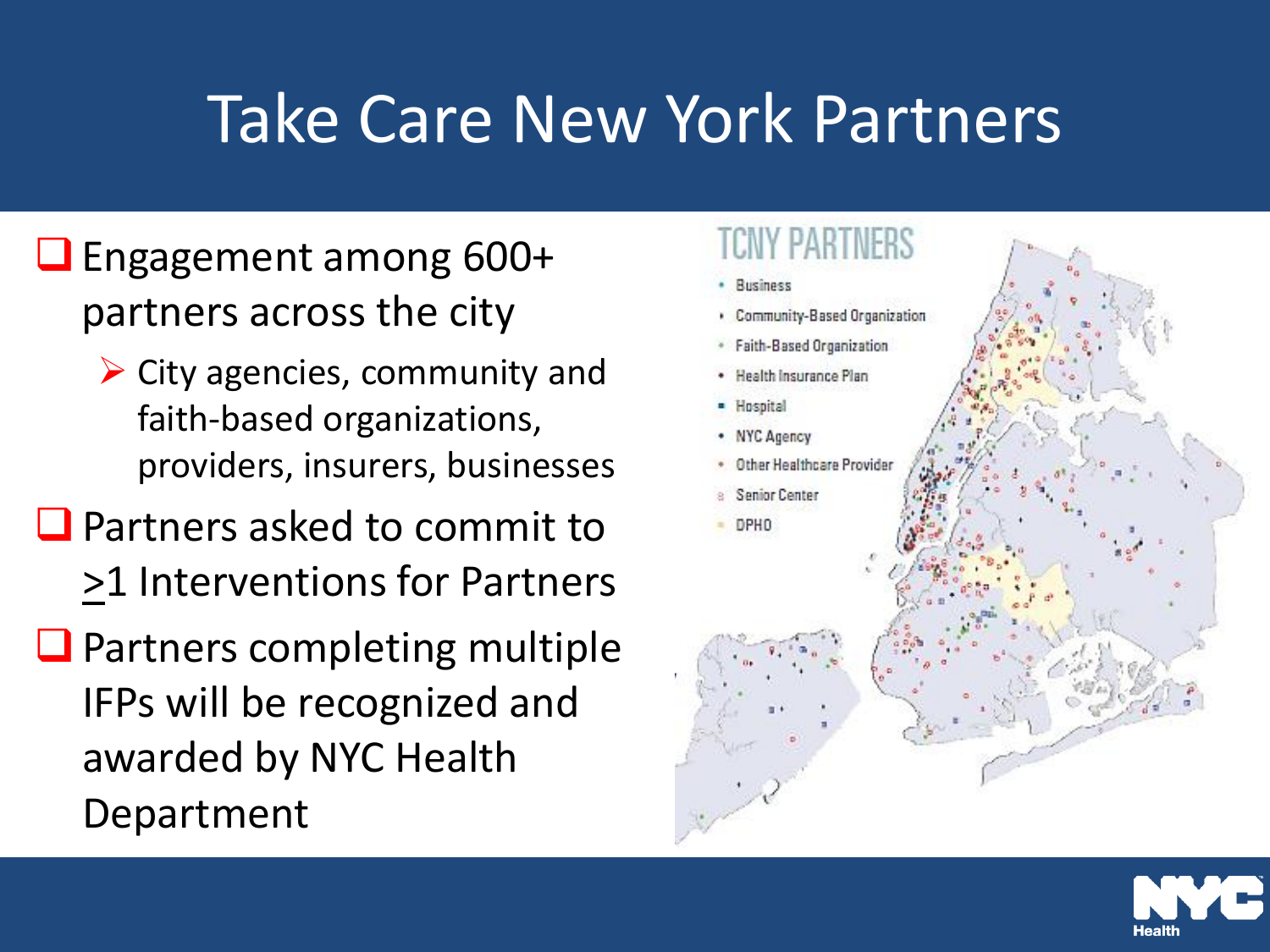# Hospital Partnerships

- $\Box$  16 interventions for hospitals consistent with Prevention Agenda and **TCNY**
- Hospital implement 1 or more become DOHMH *Hospital Partner*:
	- $\triangleright$  Specify Intervention(s) within Community Service Plan
	- $\triangleright$  Leverage DOHMH programs, materials, and staff
	- $\triangleright$  Report Community Health Intervention measures to DOHMH
- Hospital implementing 4 or more become *Take Care New York Hospital*
- $\Box$  DOHMH will include all hospital partners on annual partnership report submitted to NY State DOH

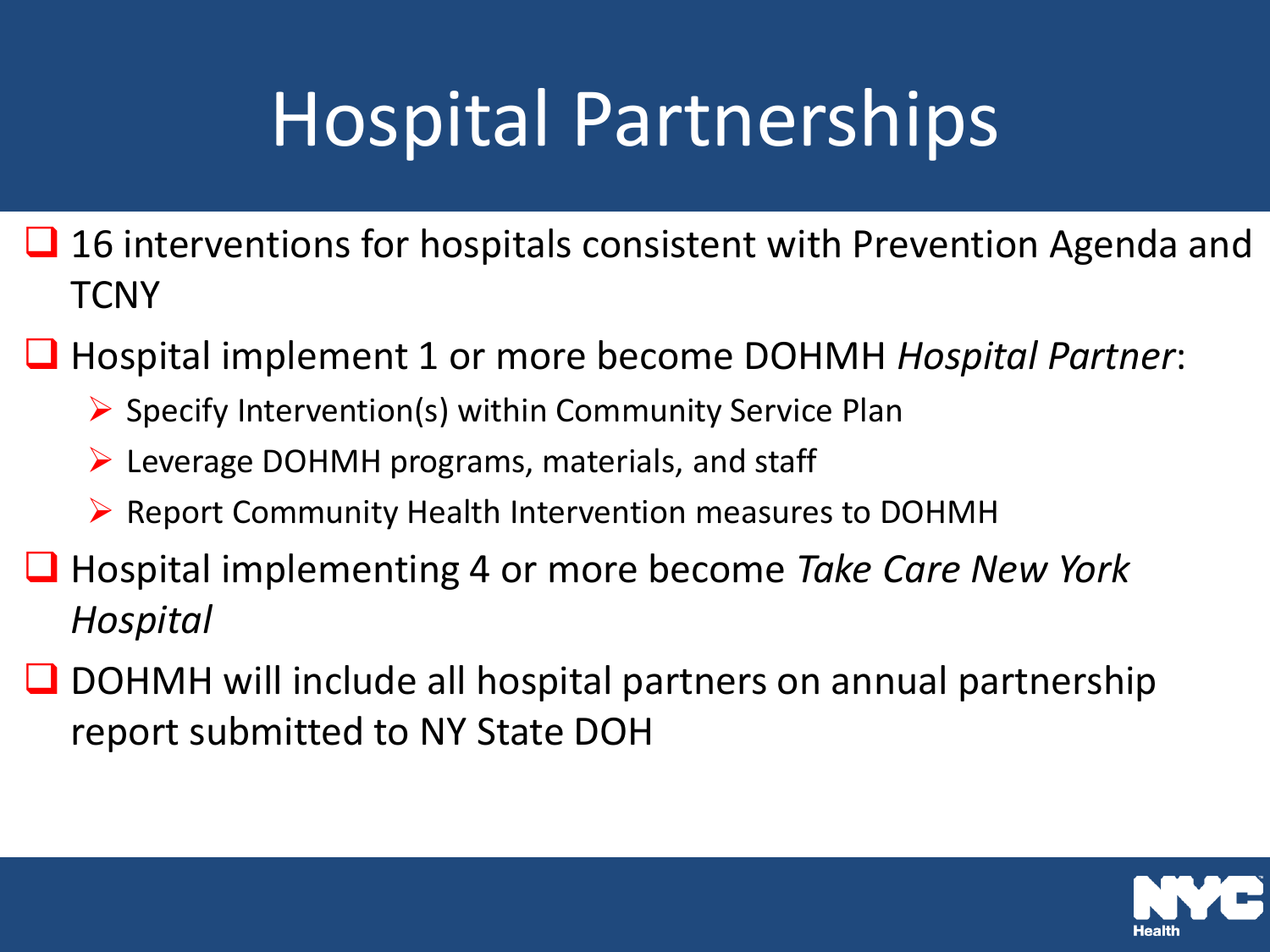#### Example Hospital Community Health Intervention

| <b>Intervention</b>                                                      | <b>Intervention</b>                                                                                                   | <b>Suggested</b>                                                                                                                                                           | <b>Resources and</b>                                                                                                  |
|--------------------------------------------------------------------------|-----------------------------------------------------------------------------------------------------------------------|----------------------------------------------------------------------------------------------------------------------------------------------------------------------------|-----------------------------------------------------------------------------------------------------------------------|
|                                                                          | <b>Components</b>                                                                                                     | <b>Measures</b>                                                                                                                                                            | <b>Contacts</b>                                                                                                       |
| Promote appropriate and<br>judicious prescribing of<br>opioid analgesics | a. Adopt DOHMH clinical<br>guidelines for opioid<br>prescribing in outpatient<br>and emergency department<br>settings | 1. Number of opioid<br>prescriptions written<br>2. Median duration of<br>prescription for short-<br>acting opioids<br>3. Proportion of<br>prescriptions for >=<br>100 MEDs | <b>DOHMH office-based</b><br>prescribing guidelines<br><b>DOHMH</b> emergency<br>department prescribing<br>guidelines |

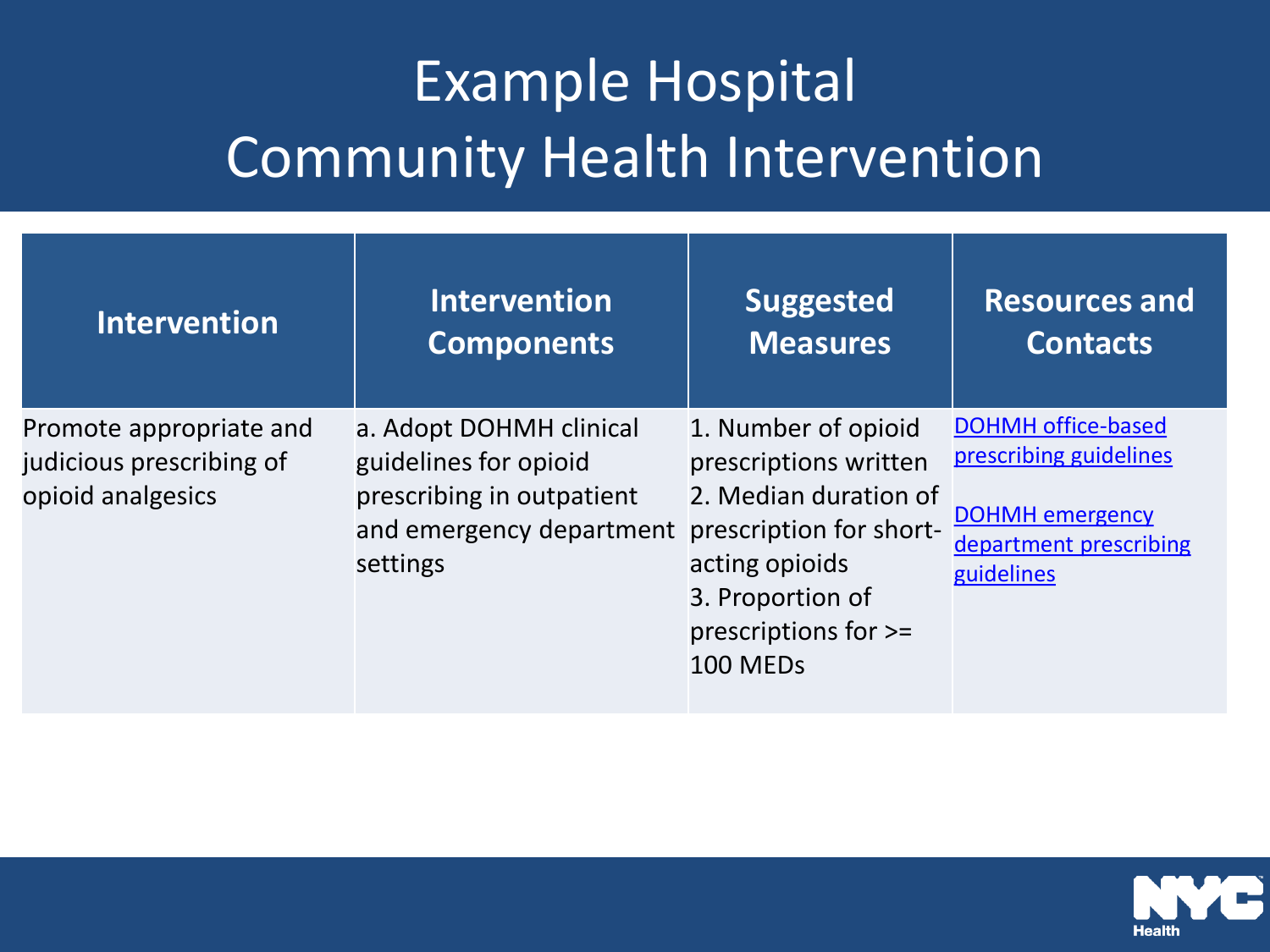## Hospital Interventions

- **O**Provide skilled care coordination for chronic hepatitis C patients to facilitate access to and retention in care
- **L** Participate in the Healthy Hospital Food Initiative
- Become a *Latch On NYC* Hospital

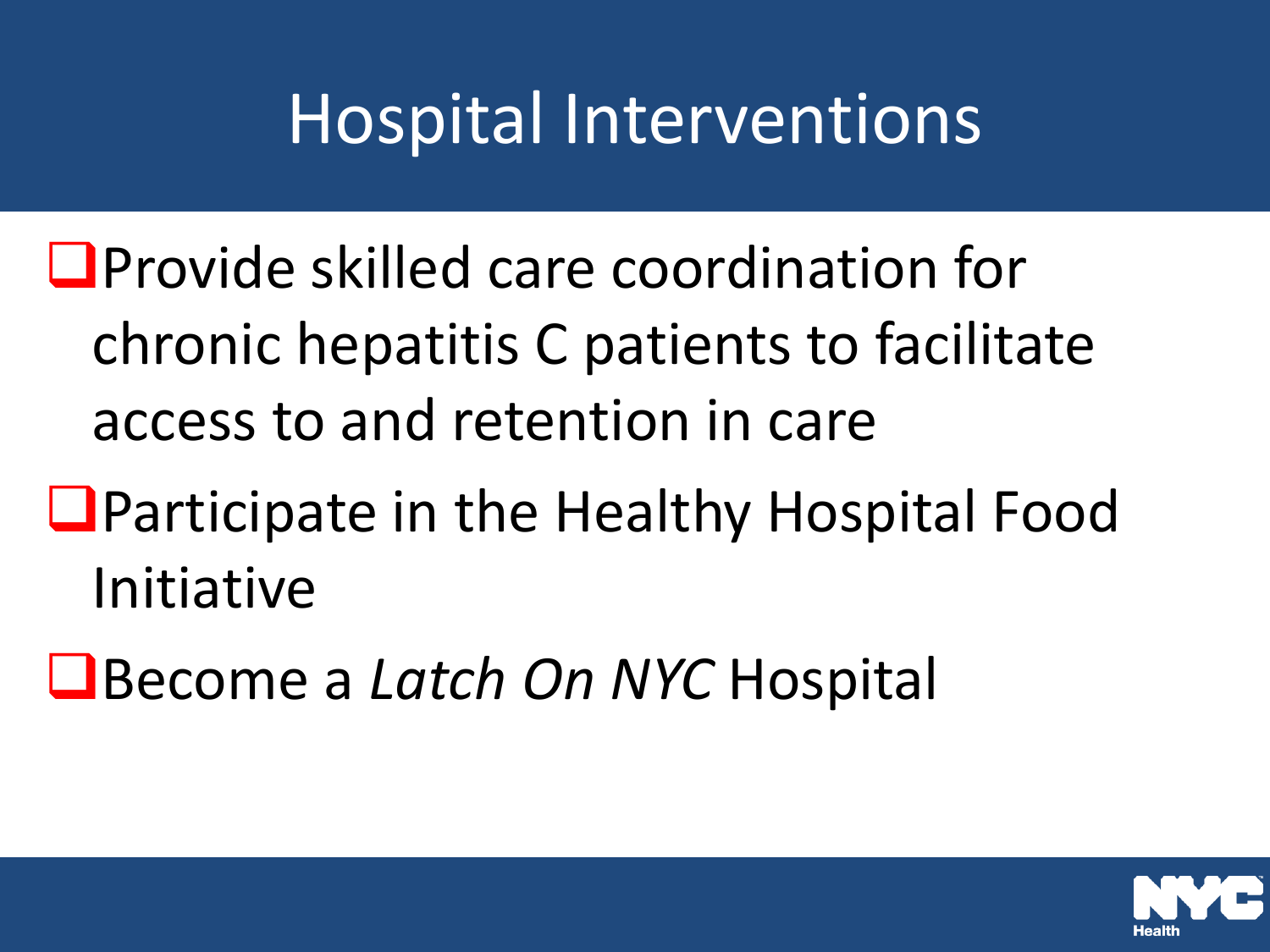### Other Health Care Providers Interventions

- **L**Adopt and implement opioid prescribing guidelines
- **L**Systematically screen and treat patients to quit smoking
- **QUse electronic health records to support** integration of health and mental health care, including substance use disorders

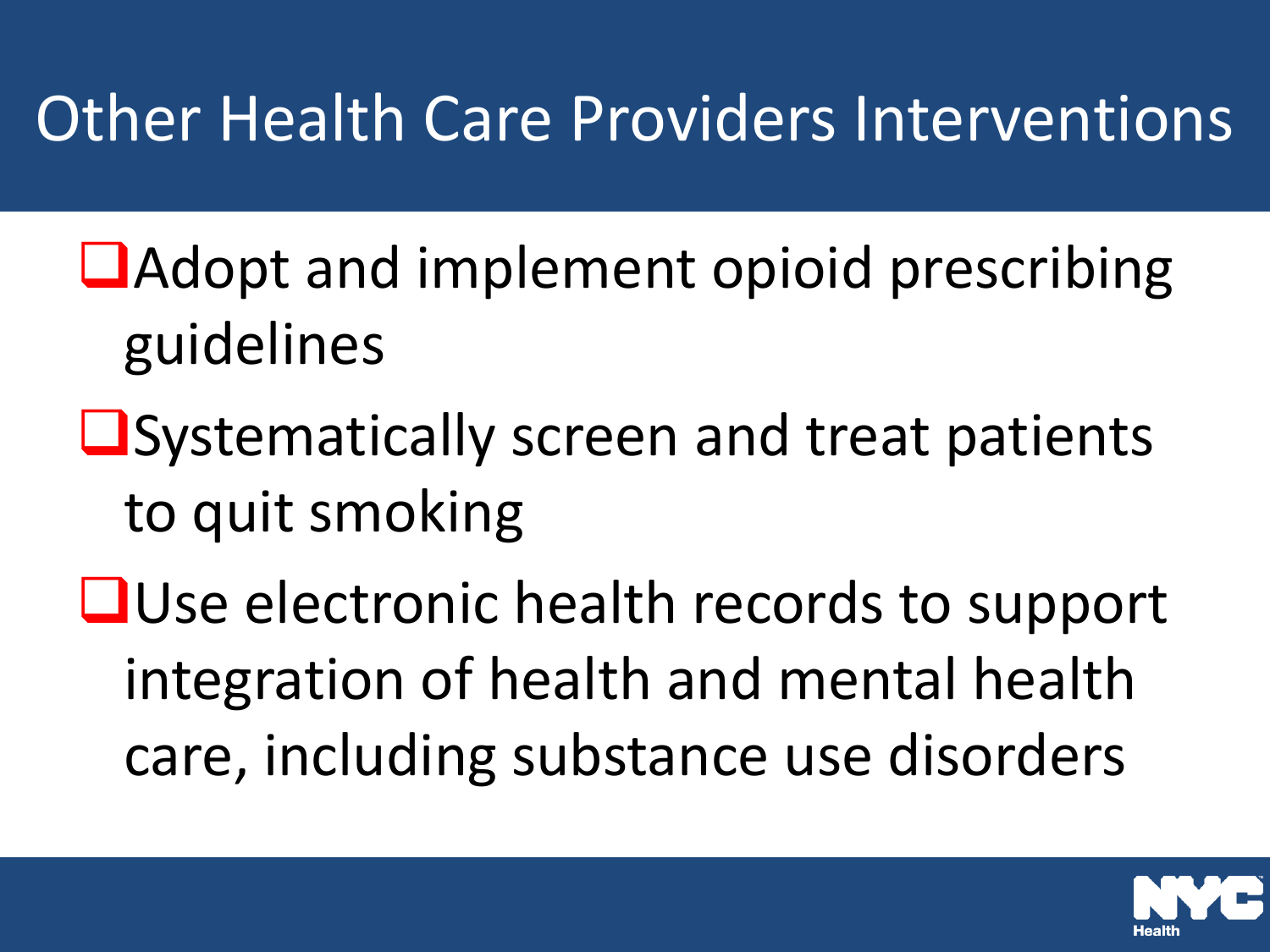#### Other Large Private Employers Interventions

- **Limplement a workplace policy on alcohol**
- $\Box$  Promote stair use to increase physical activity in your organization's building
- **L**Adopt a healthy food policy in your workplace

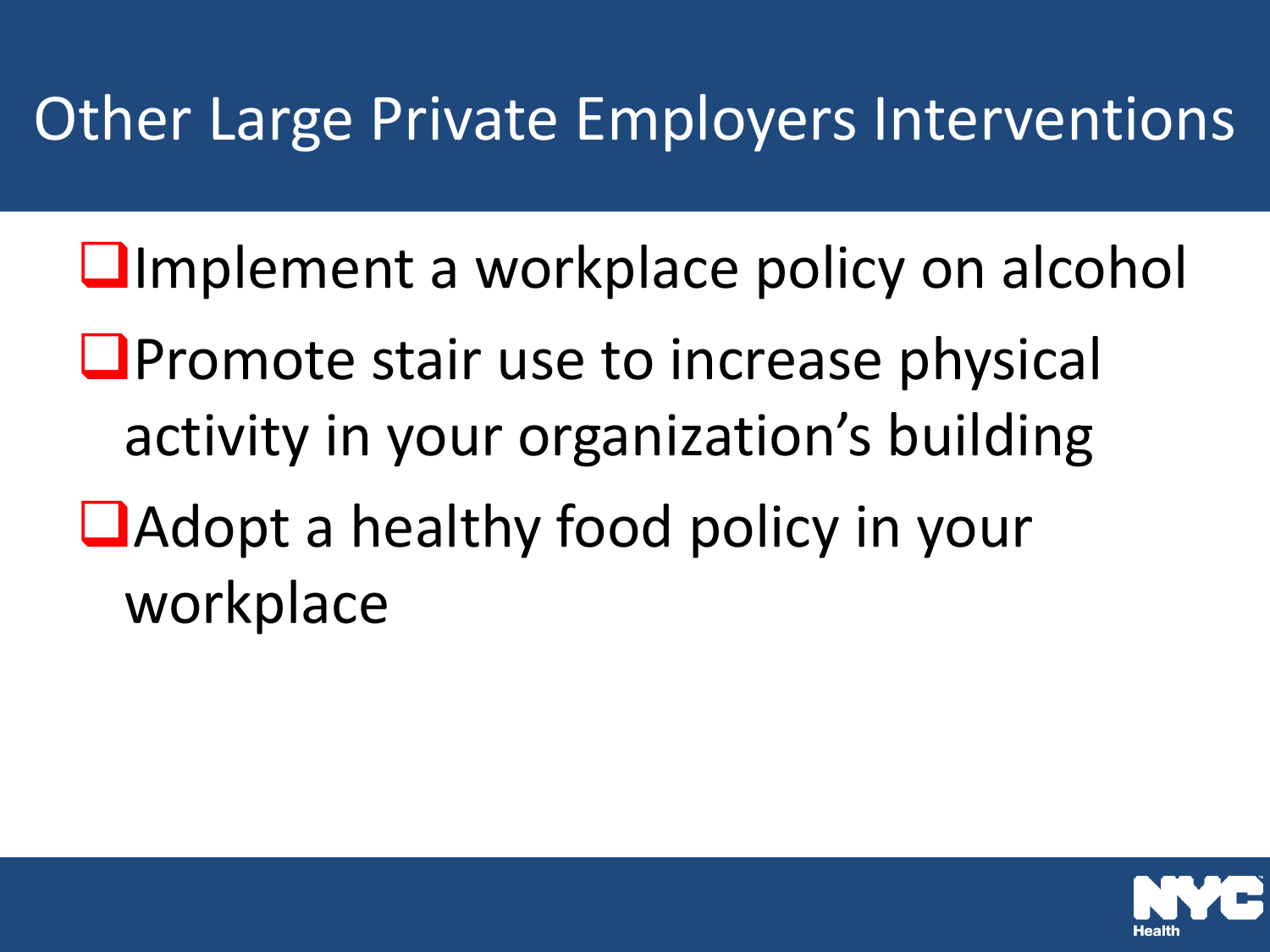## Nonprofit Organizations Interventions

- **L**Promote Integrated Pest Management practices in homes of children with asthma
- **O** Become an active condom distribution center and make condom distribution available to the general public
- **Adopt a sugary drink policy for your** organization or workplace